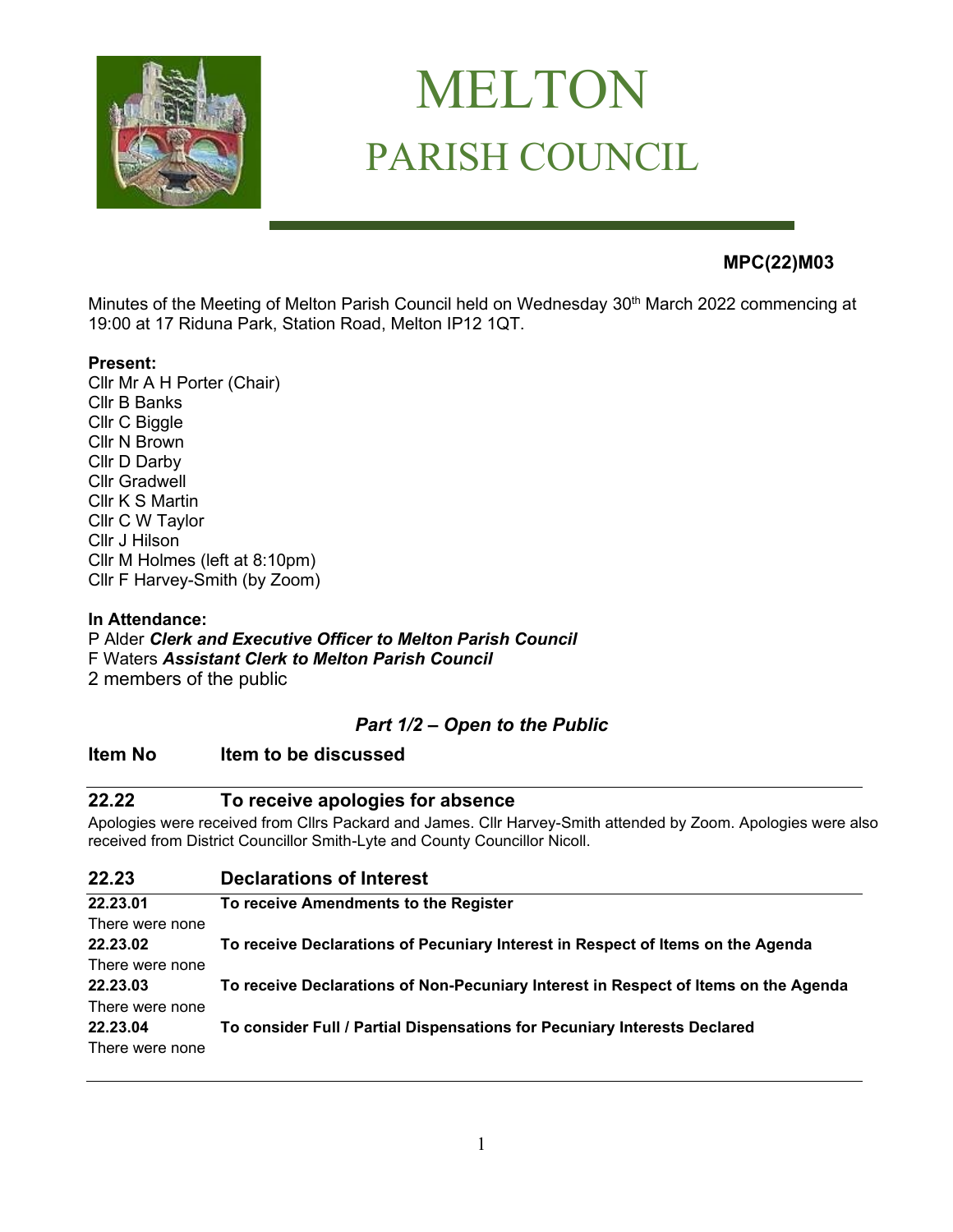# **22.24 Public Participation Session**

## **22.24.01 To receive a Report from the District Councillor**

No report was received

## **22.24.02 To receive a report from the County Councillor**

No report was received

## **22.24.03 To consider village matters raised by Members of the Public or Councillors**

The Clerk made members aware that the flagpole was damaged and the Ukrainian flag was stolen on Saturday evening. Although captured on CCTV the images were not clear enough to identify the two individuals. After discussion it was unanimously **AGREED** to re-use the current flagpole but to place it in clearer view of the CCTV in time for the Jubilee celebrations in June. It will be decided at a later date if the flagpole will be re-sited near the Pavilion once it has been rebuilt.

#### **22.24.04 Statement by the Chair on the Annual Melton Award**

Cllr Porter announced that he would be contacting the joint recipients of the Melton Award and inviting them to the Annual Parish Meeting.

## **22.25 To consider co-option to the Council in respect of the vacancy**

At the invitation of the Chair, Mr James Stearn introduced himself to Councillors. He has a background in engineering and lives in Melton. It was **RESOLVED** to welcome him as a co-optee onto the Council. **Proposed by: Cllr Porter Seconded by: Cllr Gradwell** 

## **22.26 To approve the Minutes of Full Council and Special Full Council 22.26.01 [MPC\(22\)M01 Minutes of Full Council from 19th January 2022](https://melton-suffolk-pc.gov.uk/documents/mpc22m01-minutes-of-full-council-from-19th-january-2022/)**

## **22.26.02 [MPC\(22\)M02 Minutes of Special Full Council from 2nd March 2022](https://melton-suffolk-pc.gov.uk/documents/fullcouncil2march22/)**

It was **RESOLVED** that minutes MPC(22)M01 and MPC(22)M02 previously distributed, be received, noted and signed as a correct record by the Chair.

**Proposed by: Cllr Taylor Seconded by: Cllr Gradwell** 

## **22.27 Community Governance Review**

Councillors agreed the Council's response to the CGR [District-CGR-Terms-of-Reference.pdf](https://www.eastsuffolk.gov.uk/assets/Elections/Community-Governance-Review/District-CGR-Terms-of-Reference.pdf)  [\(eastsuffolk.gov.uk\)](https://www.eastsuffolk.gov.uk/assets/Elections/Community-Governance-Review/District-CGR-Terms-of-Reference.pdf) as found in paper MPC(22)27 previously distributed. **Proposed by: Cllr Martin Seconded by: Cllr Brown** 

| 22.28                                                                                  | To receive and consider Minutes of Committees                             |  |
|----------------------------------------------------------------------------------------|---------------------------------------------------------------------------|--|
| 22.28.01                                                                               | Finance Employment and Risk Management (FERM) Committee 9th February 2022 |  |
| Minutes FRM(22)M01 (Draft) and FRM(22)M01 CONFIDENTIAL (Draft) were received and NOTED |                                                                           |  |
| 22.28.02                                                                               | Planning and Transport Committee 26th January and 9th March 2022          |  |
| Minutes PLA(22)M01 (Draft) and PLA(22)M02 (Draft) were received and NOTED              |                                                                           |  |
| 22.28.03                                                                               | Recreation Committee 15th March 2022                                      |  |
| Minutes REC(22)M02 (Draft) were received and <b>NOTED</b>                              |                                                                           |  |

## **22.29 To consider Financial and Internal Control Matters**

**22.29.01 To receive and consider the financial management reports for the period 1 April 2021 to 28 February 2022**

Papers MPC(22)29.01 and MPC(22)29.01a-h were received and **NOTED**

#### **22.29.02 To consider the budget report**

Paper MPC(22).29.02 was received and **NOTED**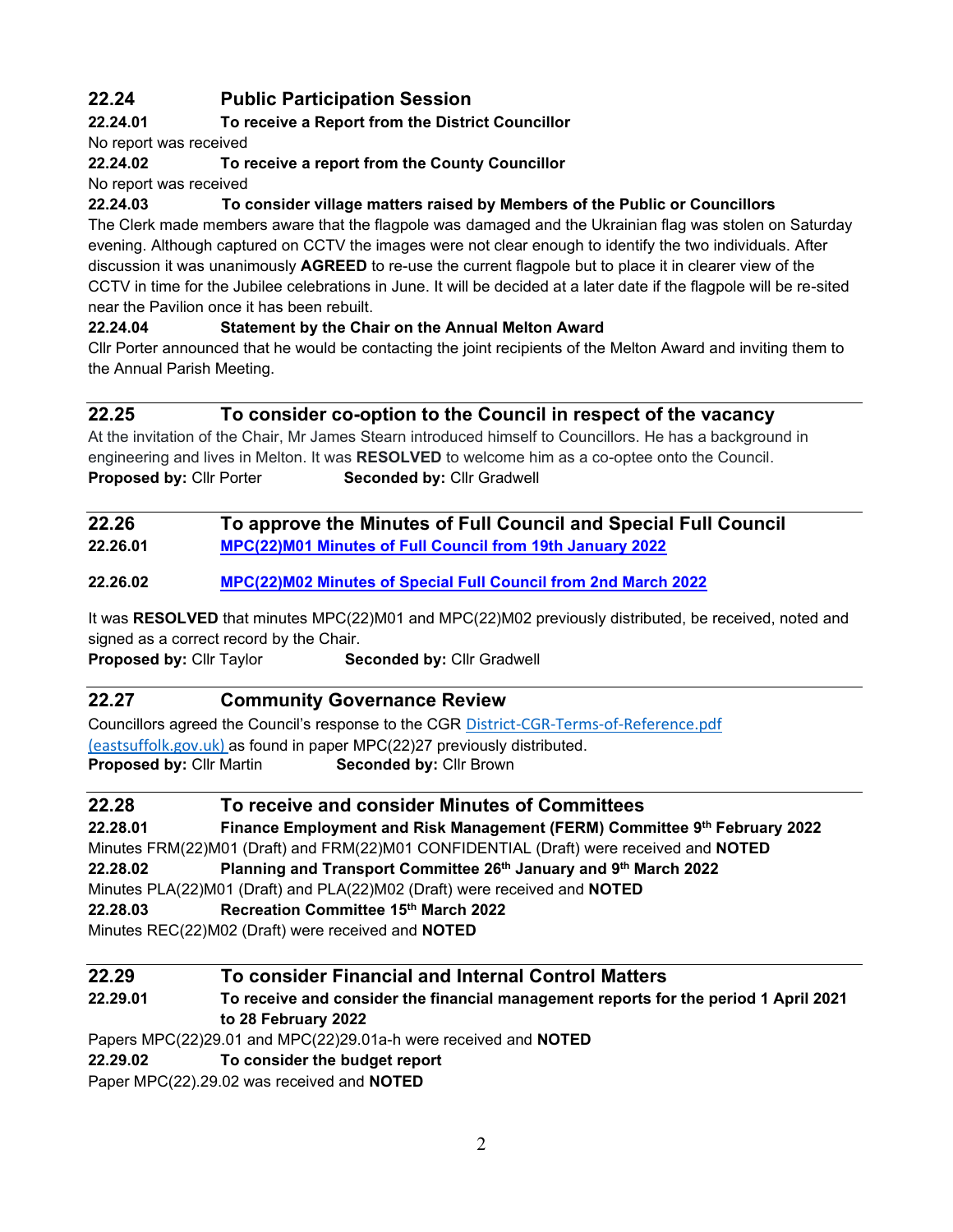## **22.29.03 To approve requests from Recreation and Planning and Transport Committees arising from March meetings**

Councillors agreed to fund the purchase of a  $3<sup>rd</sup>$  SID with a solar panel to be funded from CIL for £2,990 as per the details contained in MPC(22)29.03. The Clerk will contact Highways about upgrading the other SID posts in the parish to be compatible with solar panels.

**Proposed by: Cllr Banks Seconded by: Cllr Brown** 

## **22.29.04 To review and consider the report on Community Infrastructure Levy (CIL) funded projects**

Paper MPC(22)29.04 previously distributed was received and noted. Cllr Banks asked if the MUGA replacement could be funded by grants. The Clerk confirmed it could and that Recreation had agreed to revisit this project in September after the Pavilion is constructed. The Clerk will contact Cllr Nicoll to get support for SCC making a bid for District CIL to fund the pedestrian improvements at Bredfield Road. The Clerk will also speak to the Bredfield Road residents. It was **AGREED** that the Winifred Fison Earmarked Reserve should be topped up with 3k from the General CIL reserves due to an increase in project costs.

**Proposed by: Cllr Porter Seconded by: Cllr Brown** 

**22.29.05 To review and confirm the Council's Standing Orders**

<https://melton-suffolk-pc.gov.uk/wp-content/uploads/2020/09/Standing-Orders-v11-May-2021.pdf>

An updated legal topic note on Procurement has just been received which will impact the Standing Orders. It was **AGREED** to refer the review and updates to FERM's meeting in April, by which time the Clerk hopes to have clarified some points with SALC.

#### **22.29.06 To review and confirm the Council's Financial Regs**

<https://melton-suffolk-pc.gov.uk/documents/financial-regulations/>

An updated legal topic note on Procurement has just been received which will impact the Financial Regs. It was **AGREED** to refer the review and updates to FERM's meeting in April, by which time the Clerk hopes to have clarified some points with SALC.

#### **22.29.07 To consider risk issues**

The Risk Register was reviewed and the following updates were agreed: 1. Combine the two Covid items into a generic Covid item and keep at low risk. 2. Update the Pavilion item to include reference to construction having started. Cllr Gradwell will raise the issue of recent ASB at the next ASB meeting.

<https://melton-suffolk-pc.gov.uk/documents-base/risk-register/>

#### **22.29.08 To review the Internal Control Policy for the year ending 31 March 2022**

Paper MPC(22)29.08 was received and reviewed. Cllr Banks asked if paragraph 5 should include reference to 2022 and that the first two sentences of paragraph 6 should be removed. Subject to these changes it was **RESOLVED** to **AGREE** the Internal Control Policy and it will be signed by the Chair.

#### **Proposed by: Cllr Porter Seconded by: Cllr Brown**

## **22.29.09 To receive an update on the Internal Audit arrangements**

The Clerk reported that the internal audit will take place on the  $25<sup>th</sup>$  May and is being carried out by Trevor Brown. The office has received notification of the external audit and accompanying documentation from PKF Littlejohn.

**22.29.10 To review the Council's Asset Register as at 31 March 2022**

[https://melton-suffolk-pc.gov.uk/wp-content/uploads/2022/03/MPC2229.10-Asset-register.pdf](https://melton-suffolk-pc.gov.uk/wp-content/uploads/2022/03/MPC2229.10-Asset-Register-1.pdf) <https://melton-suffolk-pc.gov.uk/wp-content/uploads/2022/03/Land-and-Building-Asset-Register.pdf>

The asset registers were reviewed and the Clerk explained that next year the asset register would be compiled using the Parish Online service. It was decided that only assets costing £100 and above (including items that would now cost more than £100 to replace) would be recorded from next year.

## **22.30 To receive an update on the Pavilion Project**

The Clerk reported that the Pavilion construction began this week. A temporary access road has been laid and the slab has been lifted. Foundations should be poured next week. The Clerk explained that a layout change had been proposed to create an internal storage area and to remove the internal partition doors, resulting in a saving of nearly £3k. It was unanimously **AGREED** to go ahead with this change. A resident in attendance has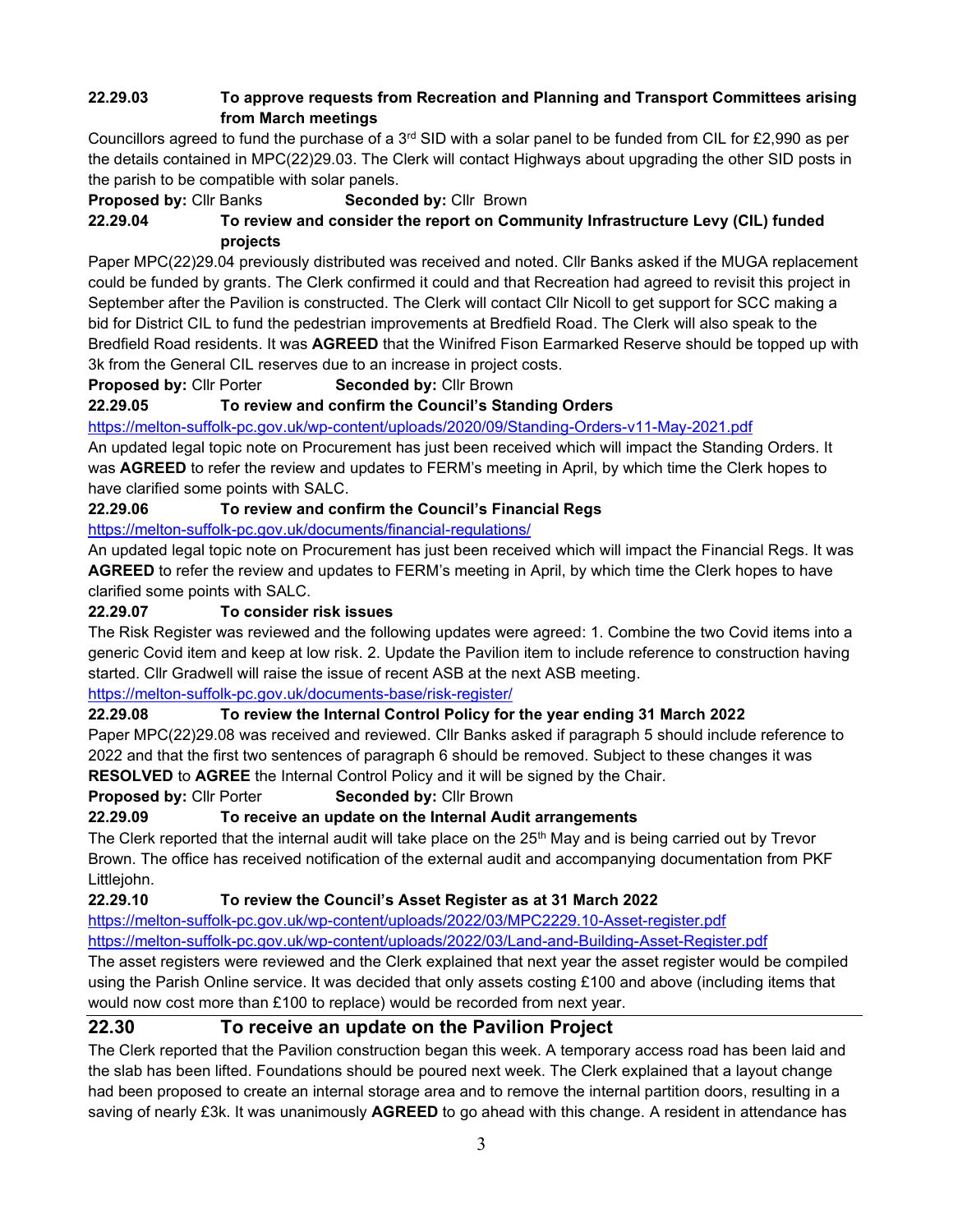kindly joined the Pavilion Working Group and introduced herself, explaining that before her retirement she practised as an architect and ran a building company.

**<https://melton-suffolk-pc.gov.uk/recreation/pavilion-project/>**

## **22.31 The Queen's Platinum Jubilee Weekend**

Cllr Porter will be lighting the beacon and raising the flag on the  $2<sup>nd</sup>$  June in the evening. He has also engaged the services of a cornet player. Cllr Taylor has provided a risk assessment from the previous beacon event and Cllr Porter was advised to use a lot of firelighters and to use the coiled eco ones as they are more effective. It was **AGREED** that former CIIr Abbott should be nominated as the torch bearer for the Melton leg on the 31<sup>st</sup> May. If she is unable then the Birkbecks will be approached with Cllr Porter as a reserve. **Proposed by: Cllr Porter Seconded by: Cllr Martin** 

## **22.32 Jubilee Fete event – June 2022**

Paper MPC(22)32, previously distributed, was presented by Cllr Biggle. It was confirmed that there would be a book stall and that the next fete meeting is taking place on the 19th April. It was **AGREED** that the profits will be split between St Andrews church, the Burness Parish Rooms and Melton primary school. The raffle takings will be used to help kit out the Pavilion. Brownies will be able to keep all their takings if they have a stall. The lack of a tea tent was raised as an issue so it was agreed that the Clerk would contact the mobile coffee van to see if they can attend, hopefully charging a slightly lower price.

**Proposed by: Cllr Gradwell Seconded by: Cllr Brown** 

## **22.33 To consider arrangements for meetings for 2022/23**

Paper MPC(22)33 containing proposed dates of meetings for 2022/23 was discussed. It was proposed and agreed that the Full Council meeting should be moved from the 21<sup>st</sup> September to the 28<sup>th</sup> September.

## **22.34 Annual Parish Meeting**

Cllr Porter reported that the APM is taking place on the  $27<sup>th</sup>$  April at 7.30pm at the Burness Parish Rooms. It was proposed that the fete should be promoted and there should be information boards about the Pavilion project on display.

## **22.35 To receive and consider reports from representatives to Outside Bodies**

#### **22.35.01 Burness Parish Room Management Committee**

Cllr Gradwell reported that the AGM is taking place on the 21<sup>st</sup> April.

#### **22.35.02 Melton Trust**

Cllr Martin reported that three Trustees had resigned and three new Trustees had joined. The Council conveyed their thanks to the former Trustees, Tony Thompson, John Patman and Roger Hobson.

#### **22.35.03 Melton Primary School**

**The C**lerk reported that the head had resigned to take up a position at SCC in September and that interviews for a replacement were taking place next week.

#### **22.35.04 Melton Messenger**

Cllr Porter requested that any news items are sent to him including a piece about the Yarmouth Road Appeal from Cllr Brown.

#### **22.35.05 ASB Co-ordination meetings**

Cllr Gradwell reported that there has been no meeting recently but one is coming up.

#### **22.35.06 Sizewell C update**

The SZC Project Team is giving a presentation to Melton Parish Council at 6pm on the 13<sup>th</sup> April. As it looks highly likely the project will be approved, although the Secretary of State has acknowledged the local opposition, it is important that as many mitigations and improvements as possible are sought for locals and the local area eg railway upgrade, 4 village bypass, triple glazing etc.